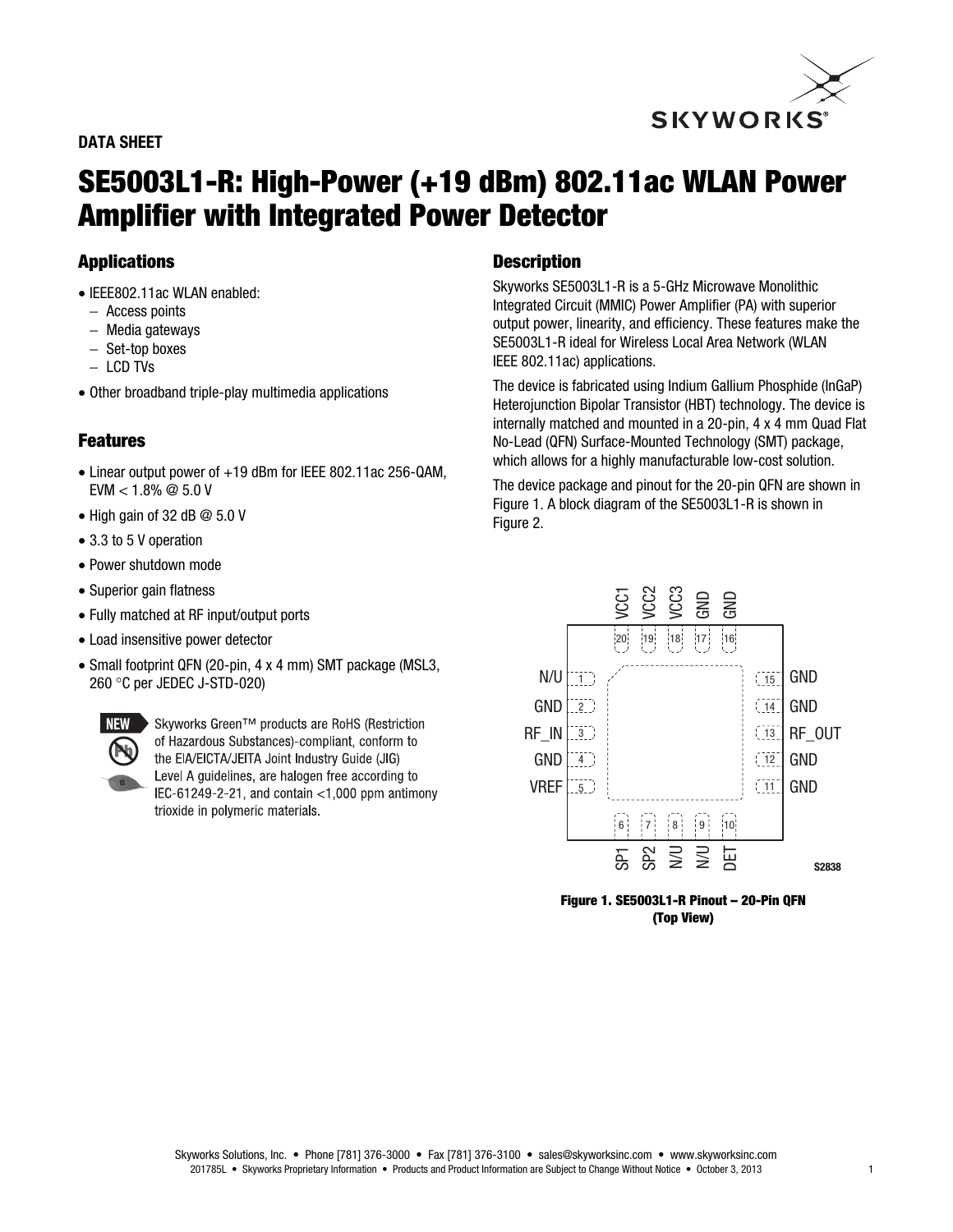

**Figure 2. SE5003L1-R Block Diagram** 

### **Technical Description**

The SE5003L1-R PA contains all of the needed RF matching and DC biasing circuits. The device also provides an output power detector voltage.

The SE5003L1-R is a three-stage, HBT InGaP device optimized for high linearity and power efficiency. These features make the device suitable for wideband digital applications, where PA linearity and power consumption are of critical importance (e.g., WiFi systems or WLANs).

The device has been characterized with the highest specified data rates for IEEE802.11ac (256 QAM). Under these stringent test conditions, the device exhibits excellent spectral purity and power efficiency.

#### **Electrical and Mechanical Specifications**

Signal pin assignments and functional pin descriptions are described in Table 1. The absolute maximum ratings of the SE5003L1-R are provided in Table 2. Recommended operating conditions are specified in Table 3. Electrical specifications are provided in Tables 4 through 8.

Typical performance characteristics of the SE5003L1-R are illustrated in Figures 3 through 8.

| Pin# | <b>Name</b>     | <b>Description</b>                                    | Pin# | <b>Name</b>      | <b>Description</b>          |
|------|-----------------|-------------------------------------------------------|------|------------------|-----------------------------|
|      | N/U             | Not used; open circuit.                               | 11   | <b>GND</b>       | Ground                      |
| 2    | <b>GND</b>      | Ground                                                | 12   | <b>GND</b>       | Ground                      |
| 3    | RF IN           | <b>RF</b> input                                       | 13   | RF_OUT           | Power amplifier RF output   |
| 4    | <b>GND</b>      | Ground                                                | 14   | <b>GND</b>       | Ground                      |
| 5    | <b>VREF</b>     | Reference voltage                                     | 15   | GND              | Ground                      |
| 6    | SP <sub>1</sub> | Port for optional capacitor to improve<br>dynamic EVM | 16   | <b>GND</b>       | Ground                      |
|      | SP <sub>2</sub> | Port for optional capacitor to improve<br>dynamic EVM | 17   | GND              | Ground                      |
| 8    | N/U             | Not used; open circuit.                               | 18   | VCC <sub>3</sub> | Third stage supply voltage  |
| 9    | N/U             | Not used; open circuit.                               | 19   | VCC <sub>2</sub> | Second stage supply voltage |
| 10   | <b>DET</b>      | Analog power detector output                          | 20   | VCC <sub>1</sub> | First stage supply voltage  |

#### **Table 1. SE5003L1-R Signal Descriptions**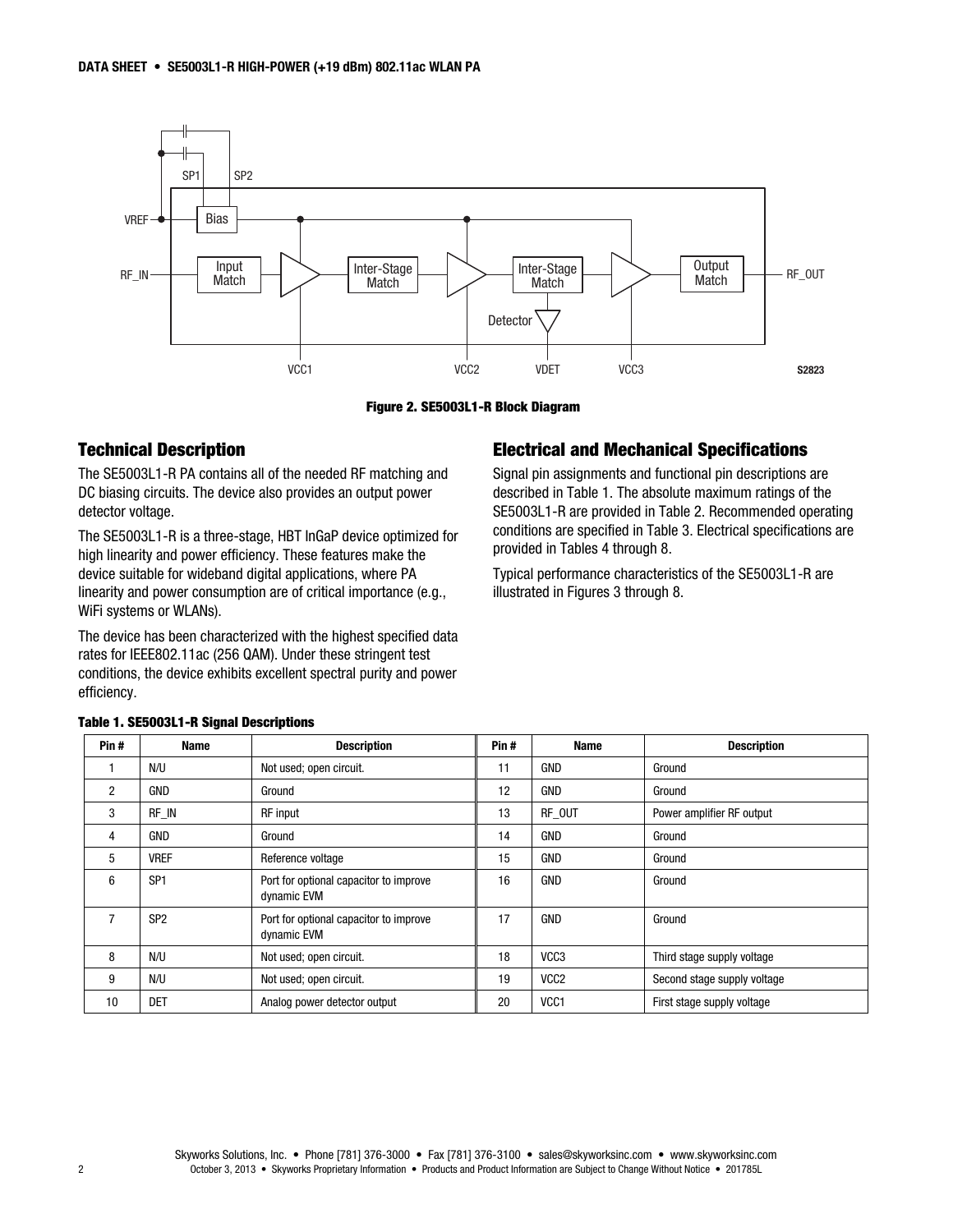| <b>Parameter</b>                                                   | <b>Symbol</b>    | <b>Minimum</b> | <b>Maximum</b>   | <b>Units</b>  |
|--------------------------------------------------------------------|------------------|----------------|------------------|---------------|
| Supply voltage                                                     | VCC1, VCC2       | $-0.3$         | VCC <sub>3</sub> | V             |
|                                                                    | VCC <sub>3</sub> | $-0.3$         | $+6.0$           | V             |
| Reference voltage                                                  | <b>VREF</b>      | $-0.3$         | $+3.6$           | V             |
| RF input power                                                     | PIN              |                | $+6$             | dBm           |
| Operating temperature                                              | <b>TOP</b>       | $-40$          | $+85$            | °C            |
| Storage temperature                                                | <b>TST</b>       | $-40$          | $+150$           | °C            |
| Junction temperature                                               | TJ               |                | $+160$           | °C            |
| Thermal resistance                                                 | $O$ JC           |                | 43               | $\degree$ C/W |
| <b>Electrostatic Discharge</b><br>Human Body Model (HBM), Class 1A | <b>ESD</b>       |                | 250              | V             |

#### **Table 2. SE5003L1-R Absolute Maximum Ratings (Note 1)**

**Note 1:** Exposure to maximum rating conditions for extended periods may reduce device reliability. There is no damage to device with only one parameter set at the limit and all other parameters set at or below their nominal value. Exceeding any of the limits listed here may result in permanent damage to the device.

*CAUTION*: Although this device is designed to be as robust as possible, Electrostatic Discharge (ESD) can damage this device. This device must be protected at all times from ESD. Static charges may easily produce potentials of several kilovolts on the human body or equipment, which can discharge without detection. Industry-standard ESD precautions should be used at all times.

#### **Table 3. SE5003L1-R Recommended Operating Conditions**

| <b>Parameter</b>           | Symbol           | <b>Minimum</b> | Typical          | <b>Maximum</b>   | <b>Units</b> |
|----------------------------|------------------|----------------|------------------|------------------|--------------|
| Supply voltage             | VCC1, VCC2       | 3.0            | VCC <sub>3</sub> | VCC <sub>3</sub> |              |
|                            | VCC <sub>3</sub> | 3.0            | 5.0              | 5.5              |              |
| Reference voltage          | <b>VREF</b>      | 2.8            |                  | 2.9              |              |
| Case operating temperature | Top              | $-40$          | $+25$            | $+85$            | $\circ$<br>U |

#### **Table 4. SE5003L1-R Electrical Specifications: DC Characteristics (Note 1) (VCC1 = VCC2 = VCC3 = 5.0 V, VREF = 2.85 V, TOP = +25** °**C as Measured on the Evaluation Board, Unless Otherwise Noted)**

| <b>Parameter</b>           | <b>Symbol</b> | <b>Test Condition</b>               | Min  | <b>Typical</b> | Max  | <b>Units</b> |
|----------------------------|---------------|-------------------------------------|------|----------------|------|--------------|
| Supply current             | ICC           | $POUT = +19$ dBm,<br>5.0V           |      | 205            | 240  | mA           |
|                            |               | $POUT = +23$ dBm,<br>54 Mbps, 5.0 V |      | 300            | 340  | mA           |
|                            |               | POUT = $+19$ dBm, 3.3 V             |      | 200            | 230  | mA           |
|                            |               | POUT = $+21$ dBm, 3.3 V             |      | 230            | 265  | mA           |
|                            |               | $VREF = 0 V$ , No RF                |      | 0.5            | 10   | μA           |
| Quiescent Current          | Ico           | No RF                               |      | 120            |      | mA           |
| Reference voltage enabled  | VREF_H        |                                     | 2.80 | 2.85           | 2.90 | v            |
| Reference voltage disabled | VREF_L        |                                     | 0    |                | 0.5  | $\mathsf{V}$ |
| Reference voltage current  | <b>IREF</b>   | VREF voltage set to 2.85 V          |      | 10             |      | mA           |

**Note 1:** Performance is guaranteed only under the conditions listed in this Table.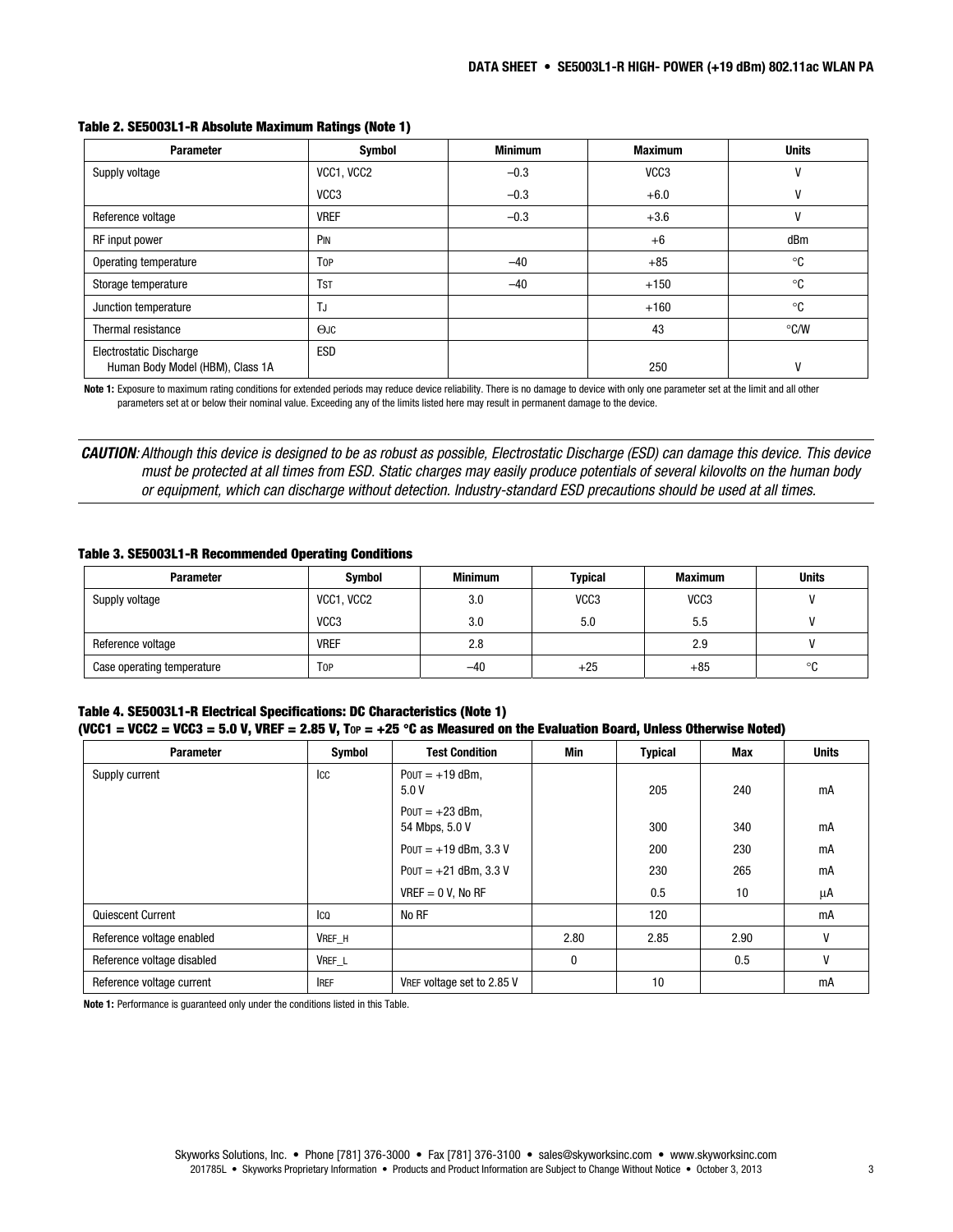| <b>Parameter</b>              | Symbol                      | <b>Test Condition</b>                                                               | Min   | <b>Typical</b>                                             | <b>Max</b> | <b>Units</b> |
|-------------------------------|-----------------------------|-------------------------------------------------------------------------------------|-------|------------------------------------------------------------|------------|--------------|
| Frequency range               | $\mathsf{f}$                |                                                                                     | 5.15  |                                                            | 5.90       | GHz          |
| Output power                  | POUT                        | 802.11ac, MCS9,<br>1.8% DEVM, HT80                                                  | $+17$ | $+18$                                                      |            | dBm          |
|                               |                             | 802.11ac, MCS9,<br>1.8% DEVM, HT40                                                  | $+18$ | $+19$                                                      |            | dBm          |
|                               |                             | 802.11n, MCS7,<br>3% DEVM, HT40                                                     | $+22$ | $+23$                                                      |            | dBm          |
|                               |                             | 802.11n, MCS0, HT40,<br>mask compliant                                              | $+24$ |                                                            |            | dBm          |
| 1 dB output compression point | OP1dB                       | $PIN = CW$                                                                          | $+28$ | $+32$                                                      |            | dBm          |
| Small signal gain             | S21                         |                                                                                     | 28    | 32                                                         | 35         | dB           |
| Input return loss             | S11                         |                                                                                     |       |                                                            | $-11$      | dB           |
| Gain variation over band      | $\triangle$ S <sub>21</sub> |                                                                                     |       | ±1.5                                                       |            | dB           |
| $2nd$ and $3rd$ harmonics     | 2fo, 3fo                    | $POUT = +23$ dBm                                                                    |       | $-45$                                                      |            | dBm/MHz      |
| Rise and fall time            | tR, tF                      |                                                                                     |       | 0.5                                                        |            | $\mu$ s      |
| <b>Stability</b>              |                             | $POUT = +23$ dBm,<br>$Vcc = 5 V$ , 54 Mbps,<br>64 QAM, $VSWR = 6:1$ , all<br>phases |       | All non-harmonically related outputs<br>$<-50$ dBc/100 kHz |            |              |
| Ruggedness                    |                             | $Pin = -10$ dBm, CW,<br>$VSWR = 6:1$ , all phases                                   |       | No damage                                                  |            |              |

#### **Table 5. SE5003L1-R Electrical Specifications: General, 5.0 V Operation (Note 1) (VCC1 = VCC2 = VCC3 = 5.0 V, VREF = 2.85 V, TOP = +25** °**C, Unless Otherwise Noted)**

**Note 1:** Performance is guaranteed only under the conditions listed in this Table.

#### **Table 6. SE5003L1-R Electrical Specifications: General, 3.3 V Operation (1 of 2) (Note 1) (VCC1 = VCC2 = VCC3 = 3.3 V, VREF = 2.85 V, TOP = +25** °**C, Unless Otherwise Noted)**

| <b>Parameter</b>              | Symbol                   | <b>Test Condition</b>                  | Min   | <b>Typical</b> | Max   | <b>Units</b> |
|-------------------------------|--------------------------|----------------------------------------|-------|----------------|-------|--------------|
| Frequency range               | f                        |                                        | 5.15  |                | 5.90  | GHz          |
| Output power                  | POUT                     | 802.11ac, MCS9,<br>1.8% DEVM, HT80     | $+17$ | $+18$          |       | dBm          |
|                               |                          | 802.11ac, MCS9,<br>1.8% DEVM, HT40     | $+18$ | $+19$          |       | dBm          |
|                               |                          | 802.11n, MCS7,<br>3% DEVM, HT40        | $+20$ | $+21$          |       | dBm          |
|                               |                          | 802.11n, MCS0, HT40,<br>mask compliant | $+22$ |                |       | dBm          |
| 1 dB output compression point | OP1dB                    | $Pin = CW$                             | $+24$ | $+28$          |       | dBm          |
| Small signal gain             | S21                      |                                        | 27    | 31             | 34    | dB           |
| Input return loss             | S11                      |                                        |       |                | $-11$ | dB           |
| Gain variation over band      | $\Delta$ S <sub>21</sub> |                                        |       | ±1.5           |       | dB           |
| $2nd$ and $3rd$ harmonics     | 2fo, 3fo                 | $POUT = +23$ dBm                       |       | $-45$          | $-42$ | dBm/MHz      |
| Rise and fall time            | tr, tr                   |                                        |       | 0.5            |       | $\mu$ s      |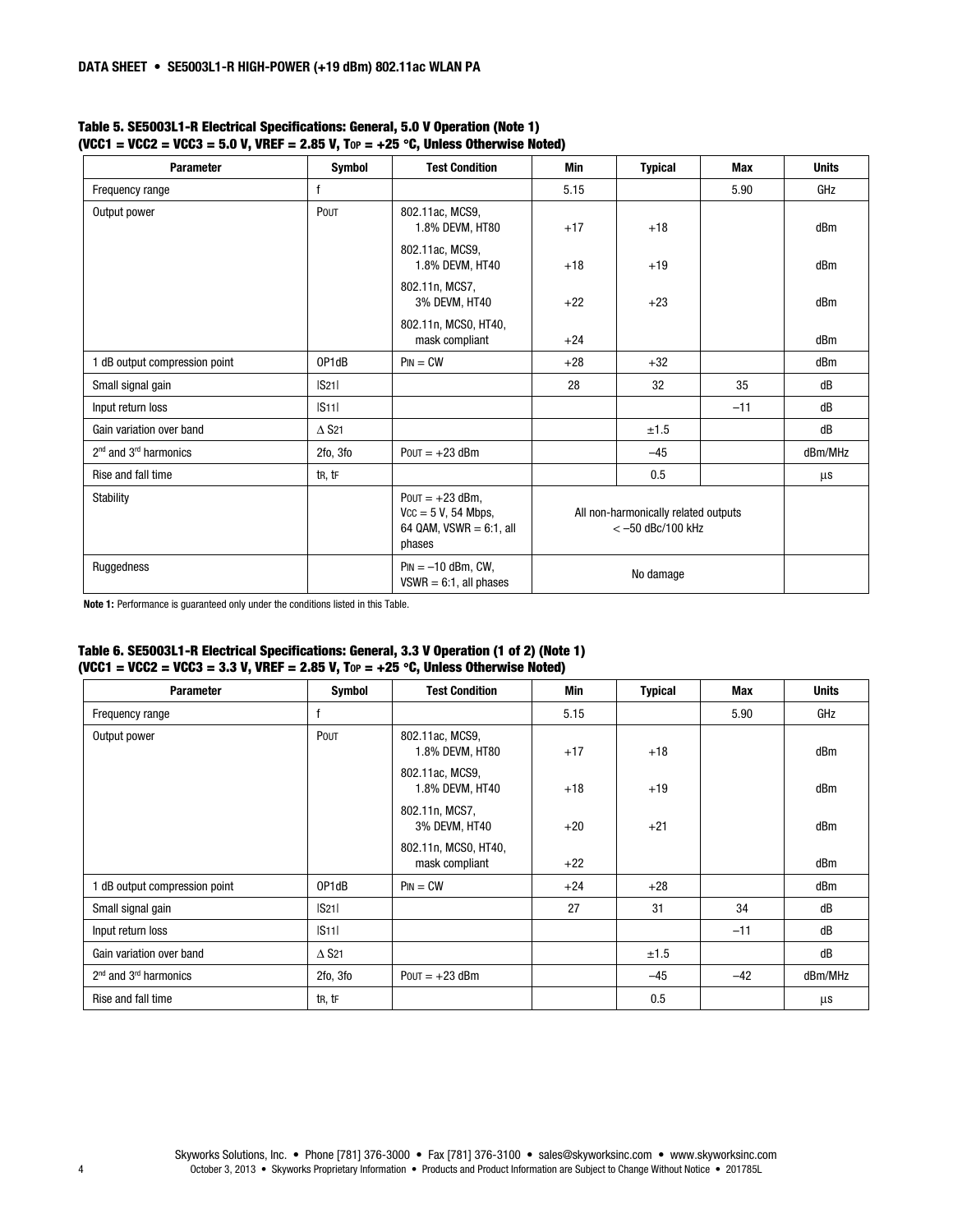| <b>Parameter</b> | <b>Symbol</b> | <b>Test Condition</b>                                                               | Min<br>Typical<br>Max                                      |  | <b>Units</b> |
|------------------|---------------|-------------------------------------------------------------------------------------|------------------------------------------------------------|--|--------------|
| Stability        |               | Pout $= +23$ dBm,<br>$Vcc = 5 V$ , 54 Mbps,<br>64 QAM, $VSWR = 6:1$ , all<br>phases | All non-harmonically related outputs<br>$<-50$ dBc/100 kHz |  |              |
| Ruggedness       |               | $Pin = -10$ dBm, CW,<br>$VSWR = 6:1$ , all phases                                   | No damage                                                  |  |              |

#### **Table 6. SE5003L1-R Electrical Specifications: General, 3.3 V Operation (2 of 2) (Note 1) (VCC1 = VCC2 = VCC3 = 3.3 V, VREF = 2.85 V, TOP = +25** °**C, Unless Otherwise Noted)**

**Note 1:** Performance is guaranteed only under the conditions listed in this Table.

#### **Table 7. SE5003L1-R Electrical Specifications: Power Detector Characteristics for 5.0 V Operation (Note 1) (VCC = 5.0 V, VREF = 2.85 V, TOP = +25** °**C, f = 5.4 GHz, Unless Otherwise Noted)**

| <b>Parameter</b>            | Symbol        | <b>Test Condition</b>  | Min    | <b>Typical</b> | Max    | <b>Units</b> |
|-----------------------------|---------------|------------------------|--------|----------------|--------|--------------|
| Output power detector range | <b>PDR</b>    |                        | 0      |                | OP1dB  | dBm          |
| Detector voltage            | <b>VDET</b>   | $POUT = +23$ dBm       |        | 1.00           |        | ٧            |
|                             |               | $POUT = No RF$         |        | 0.35           |        | ٧            |
| Detector accuracy           | <b>ERRDET</b> | APOUT @ constant VDET: |        |                |        |              |
|                             |               | 5.15 GHz to 5.70 GHz   | $-0.5$ |                | $+0.5$ | dB           |
|                             |               | 5.70 GHz to 5.85 GHz   | $-0.5$ |                | $+0.5$ | dB           |
|                             |               | $VSWR = 3:1$           |        |                |        |              |
|                             |               | $-1.5$ to $+1.5$ dB    | $-1.5$ |                | $+1.5$ | dB           |
| Output impedance            | <b>PDZOUT</b> |                        |        | 700            |        | $\Omega$     |
| DC load impedance           | PDZLOAD       |                        |        | 26.5           |        | $k\Omega$    |

**Note 1:** Performance is guaranteed only under the conditions listed in this Table.

#### **Table 8. SE5003L1-R Electrical Specifications: Power Detector Characteristics for 3.3 V Operation (Note 1) (VCC = 3.3 V, VREF = 2.85 V, TOP = +25** °**C, f = 5.4 GHz, Unless Otherwise Noted)**

| <b>Parameter</b>            | Symbol        | <b>Test Condition</b>  | Min      | <b>Typical</b> | Max    | <b>Units</b> |
|-----------------------------|---------------|------------------------|----------|----------------|--------|--------------|
| Output power detector range | <b>PDR</b>    |                        | $\bf{0}$ |                | OP1dB  | dBm          |
| Detector voltage            | <b>VDET</b>   | POUT = $+22$ dBm       |          | 0.85           |        | V            |
|                             |               | $POUT = No RF$         |          | 0.35           |        | ٧            |
| Detector accuracy           | <b>ERRDET</b> | APOUT @ constant VDET: |          |                |        |              |
|                             |               | 5.15 GHz to 5.70 GHz   | $-0.5$   |                | $+0.5$ | dB           |
|                             |               | 5.70 GHz to 5.85 GHz   | $-0.5$   |                | $+0.5$ | dB           |
|                             |               | $VSWR = 3:1$           |          |                |        |              |
|                             |               | $-1.5$ to $+1.5$ dB    | $-1.5$   |                | $+1.5$ | dB           |
| Output impedance            | PDZOUT        |                        |          | 700            |        | $\Omega$     |
| DC load impedance           | PDZLOAD       |                        |          | 26.5           |        | $k\Omega$    |

**Note 1:** Performance is guaranteed only under the conditions listed in this Table.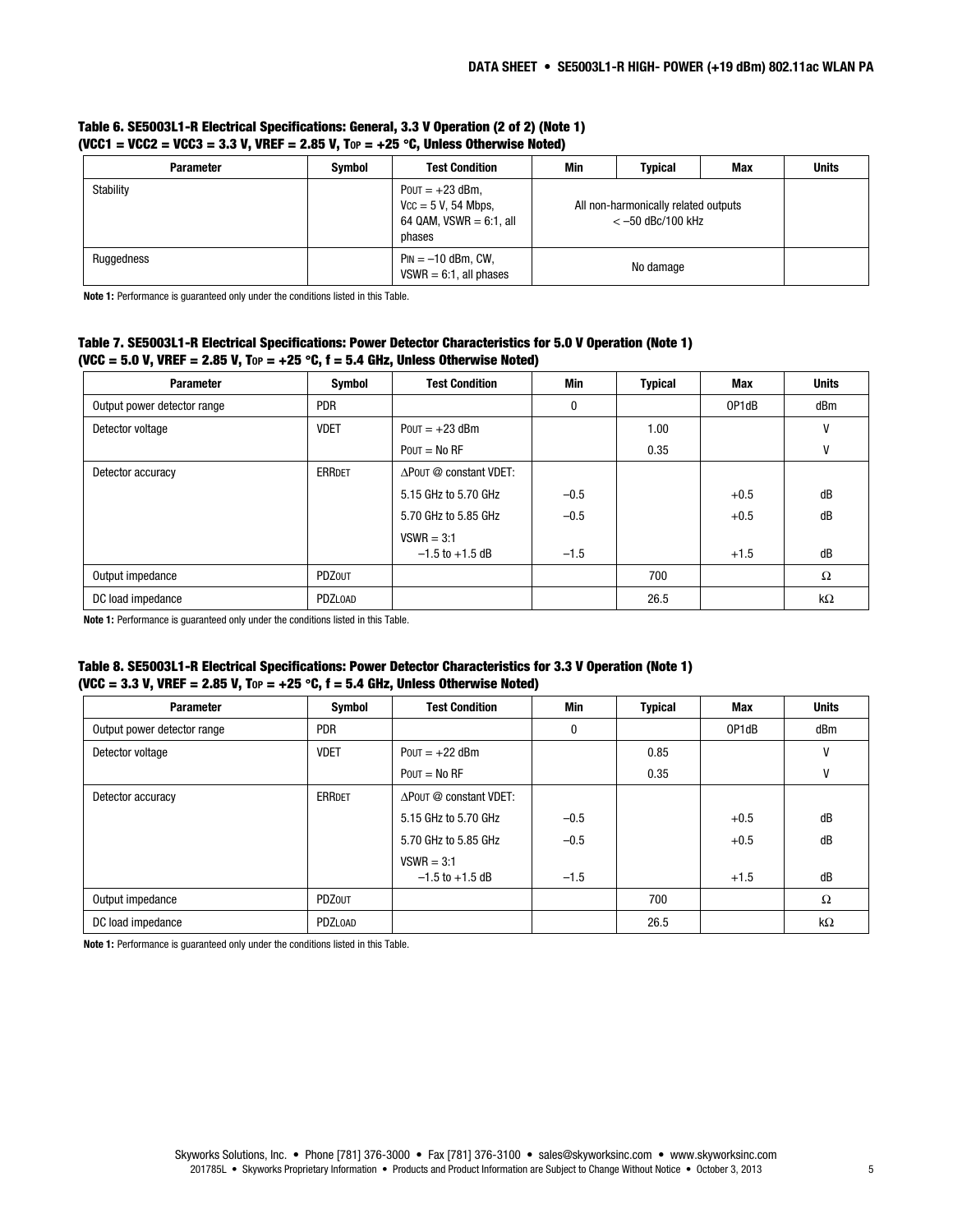# **Typical Performance Characteristics**

**(VCC1 = VCC2 = VCC3 = 5.0 V, TOP = +25** °**C, Unless Otherwise Noted)** 







**Figure 5. Operating Current vs Output Power (OFDM, 256 QAM, HT40, 100% Duty Cycle)** 



**Figure 7. Detector Voltage vs Output Power** 



**Figure 4. EVM vs Output Power (802.11ac, MCS9, HT40)** 



**Figure 6. Gain vs Output Power** 



**Figure 8. Small Signal Parameters vs Frequency**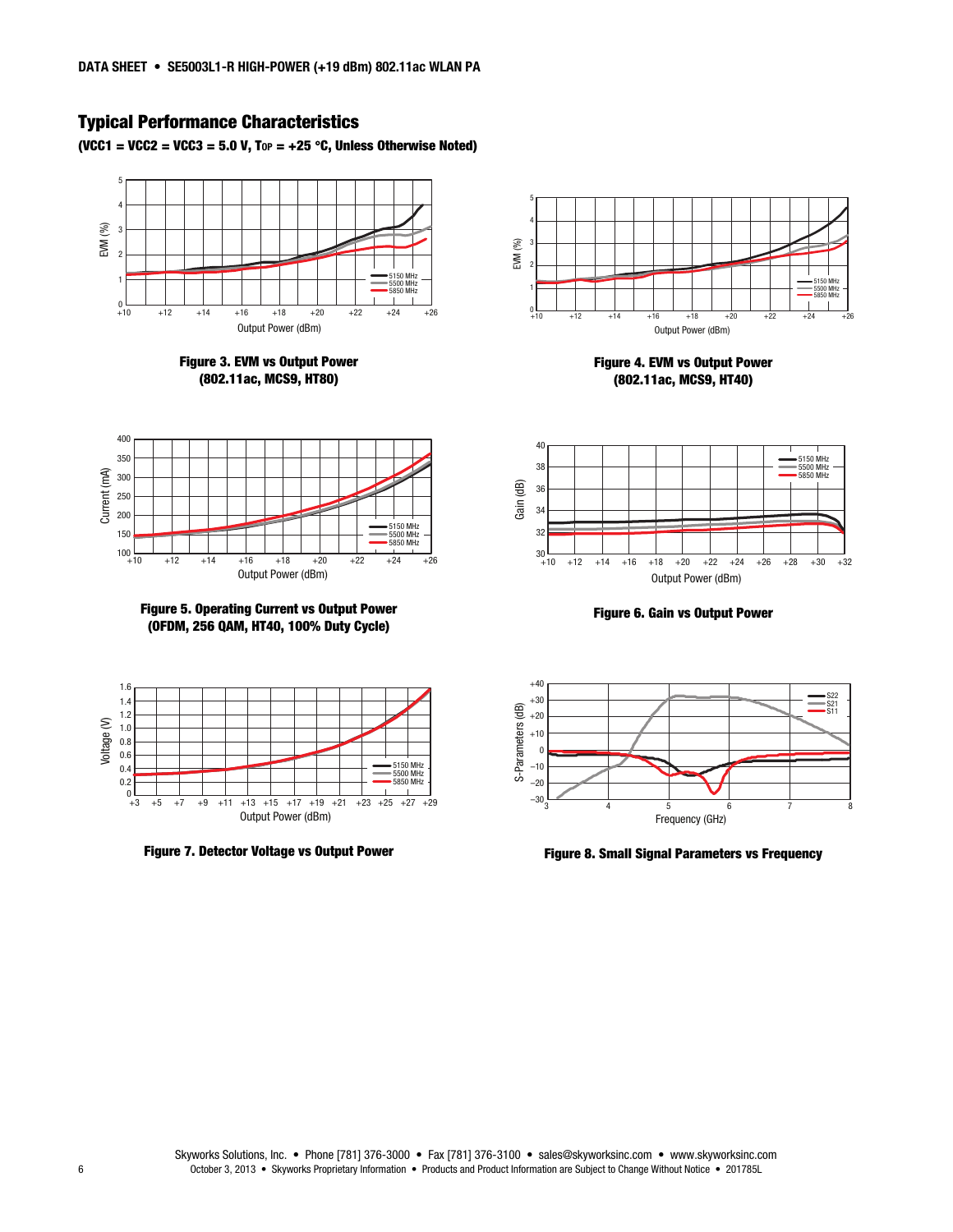# **Evaluation Board Description**

The SE5003L1-R Evaluation Board is used to test the performance of the SE5003L1-R WLAN PA. A schematic diagram of the SE5003L1-R Evaluation Board is shown in Figure 9. A photograph of the Evaluation Board is shown in Figure 10. Component values for the SE5003L1-R Evaluation Board are listed in Table 9.

#### **Circuit Design Considerations**

The following design considerations are general in nature and must be followed regardless of final use or configuration:

- Paths to ground should be made as short as possible.
- The ground pad of the SE5003L1-R has special electrical and thermal grounding requirements. This pad is the main thermal conduit for heat dissipation. Since the circuit board acts as the heat sink, it must shunt as much heat as possible from the device. Therefore, design the connection to the ground pad to dissipate the maximum wattage produced by the circuit board. Multiple vias to the grounding layer are required. For further information, refer to the Skyworks Application Note PCB Design Guidelines for High Power Dissipation Packages, document number 201211.
- Bypass capacitors should be used on the DC supply lines. Refer to the schematic drawing in Figure 9 for further details.
- The RF lines should be well separated from each other with solid ground in between traces to maximize input-to-output isolation.
- *NOTE:* A poor connection between the slug and ground increases junction temperature  $(T_J)$ , which reduces the lifetime of the device.

#### **Evaluation Board Setup Procedure**

Step 1: Connect system ground to pin 1 of connector J3.

Step 2: Apply 5.0 V to pins 4, 6, and 8 of connector J3.

- Step 3: By applying 2.85 V on VREF (pin 2 of the J3 header), the PA is enabled. By placing a ground on VREF, the PA is disabled and placed in a shutdown state, drawing minimal current.
- Step 4: The 5 GHz amplifier performance can be monitored by applying an RF signal to connector J2 (RF\_IN). Monitor the output power on the RF\_OUT port connector, J1.
- Step 5: Detector performance can be monitored on pin 10 of connector J3.

Care should be taken not to overdrive the amplifier by applying too much RF on the device input. A suitable starting input power setting would be –20 dBm.

#### **Package Dimensions**

Typical case markings for the SE5003L1-R are shown in Figure 11. The PCB layout footprint for the SE5003L1-R is provided in Figure 12. Package dimensions for the 20-pin QFN are shown in Figure 13, and tape and reel dimensions are provided in Figure 14.

#### **Package and Handling Information**

Since the device package is sensitive to moisture absorption, it is baked and vacuum packed before shipping. Instructions on the shipping container label regarding exposure to moisture after the container seal is broken must be followed. Otherwise, problems related to moisture absorption may occur when the part is subjected to high temperature during solder assembly.

The SE5003L1-R is rated to Moisture Sensitivity Level 3 (MSL3) at 260 °C. It can be used for lead or lead-free soldering. For additional information, refer to the Skyworks Application Note, Solder Reflow Information, document number 200164.

Care must be taken when attaching this product, whether it is done manually or in a production solder reflow environment. Production quantities of this product are shipped in a standard tape and reel format.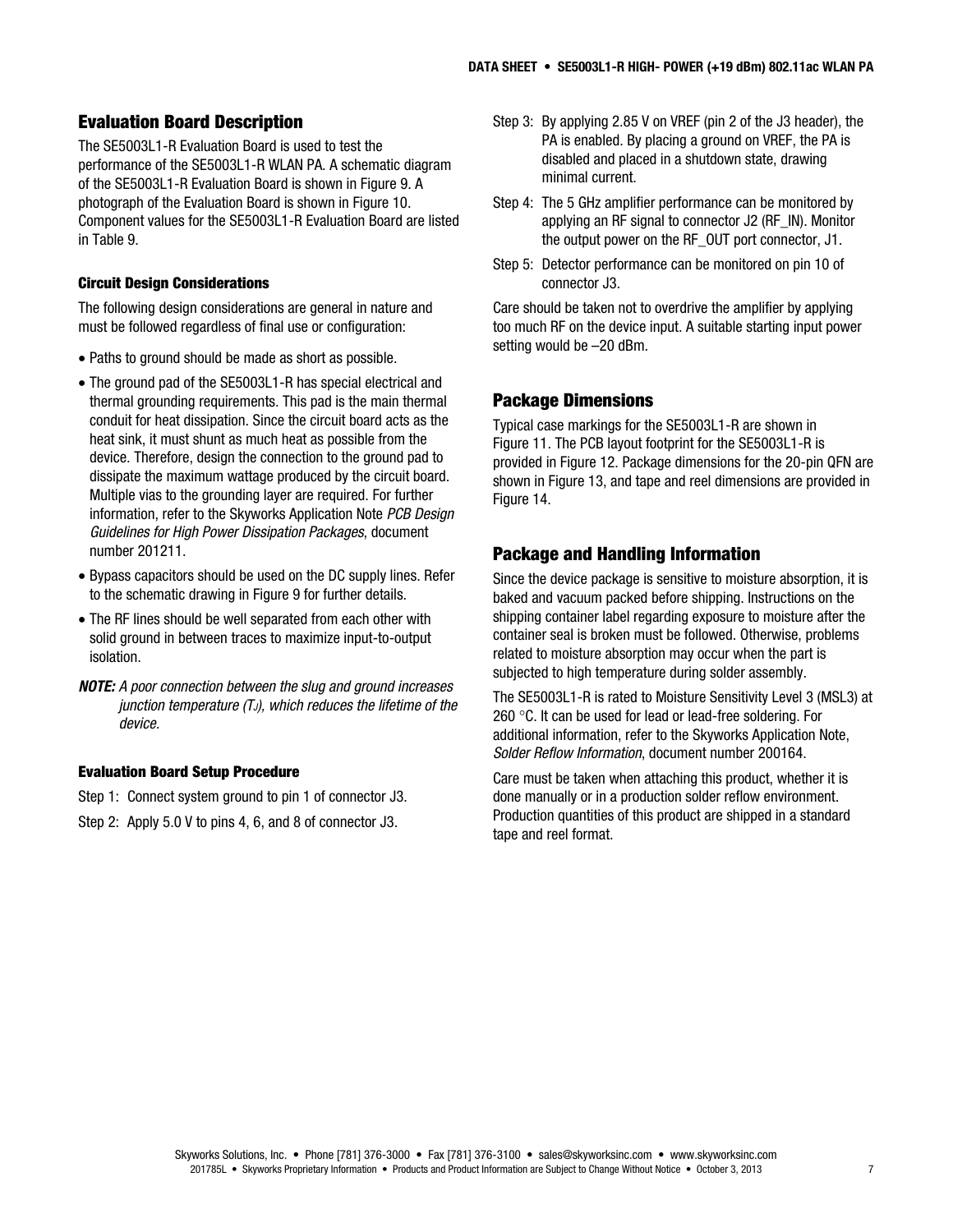

Note: Some component labels may be different than the corresponding component symbol shown here. Component values, however, are accurate as of the date of this Data Sheet.

Component R6 = 2.2 kΩ for 3.3 V operation,<br>510 Ω for 5.0 V operation.

**Figure 9. SE5003L1-R Evaluation Board Schematic** 

**Y0013**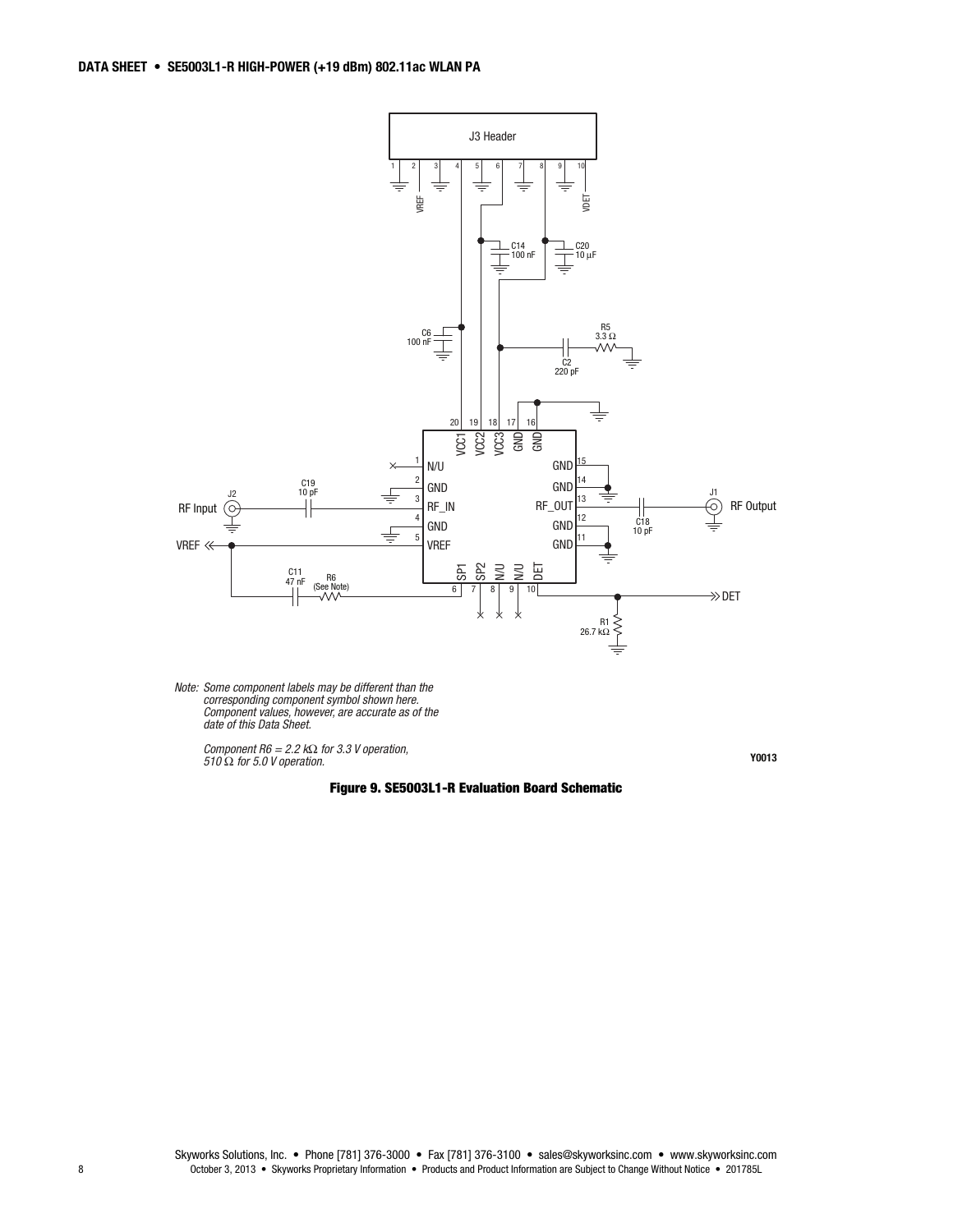

**Figure 10. SE5003L1-R Evaluation Board** 

#### **Table 9. SE5003L1-R Evaluation Board Bill of Materials**

| <b>Component</b>                  | <b>Size</b>  | Value                                                            | Vendor                 | Part#                     | <b>Comments</b>                                         |
|-----------------------------------|--------------|------------------------------------------------------------------|------------------------|---------------------------|---------------------------------------------------------|
| C <sub>2</sub>                    | 0402         | 220 pF                                                           | Murata                 | GRM1555C1H221JA01         | Multilayer ceramic                                      |
| C6, C14                           | 0402         | 100 nF                                                           | Murata                 | GRM155R61A104KA01         | Multilayer ceramic                                      |
| C11                               | 0402         | 47 nF                                                            | Murata                 | GRM155R71E473KA88         | Multilayer ceramic                                      |
| C <sub>18</sub> , C <sub>19</sub> | 0402         | 10pF                                                             | Murata                 | GRM1555C1H100JZ01         | Multilayer ceramic                                      |
| C20                               | 0805         | $10 \mu F$                                                       | Murata                 | GRM21BR61A106KE19         | Ceramic                                                 |
| J1, J2                            | End launch   | <b>SMA</b>                                                       | Johnson<br>Components  | 142-0701-851              | SMA end launch straight jack<br>receptacle, tab contact |
| J3                                | $100$ mil    | 10X1                                                             | Samtec                 | TSW-110-07-G-S            | 100 mil header                                          |
| R <sub>1</sub>                    | 0402         | $26/7$ k $\Omega$                                                | Panasonic              | ERJ2RKF2672               | Thick film chip resistor                                |
| R <sub>5</sub>                    | 0402         | $3.3 \Omega$                                                     | Panasonic              | ERJ2GEJ3R3                | Thick film chip resistor                                |
| R <sub>6</sub>                    | 0402<br>0402 | 2.2 k $\Omega$ (3.3 V operation)<br>510 $\Omega$ (5 V operation) | Panasonic<br>Panasonic | ERJ3GEYJ222<br>ERJ2GEJ621 | Thick film chip resistor<br>Thick film chip resistor    |



**(Top View)** 

Skyworks Solutions, Inc. • Phone [781] 376-3000 • Fax [781] 376-3100 • sales@skyworksinc.com • www.skyworksinc.com 201785L • Skyworks Proprietary Information • Products and Product Information are Subject to Change Without Notice • October 3, 2013 9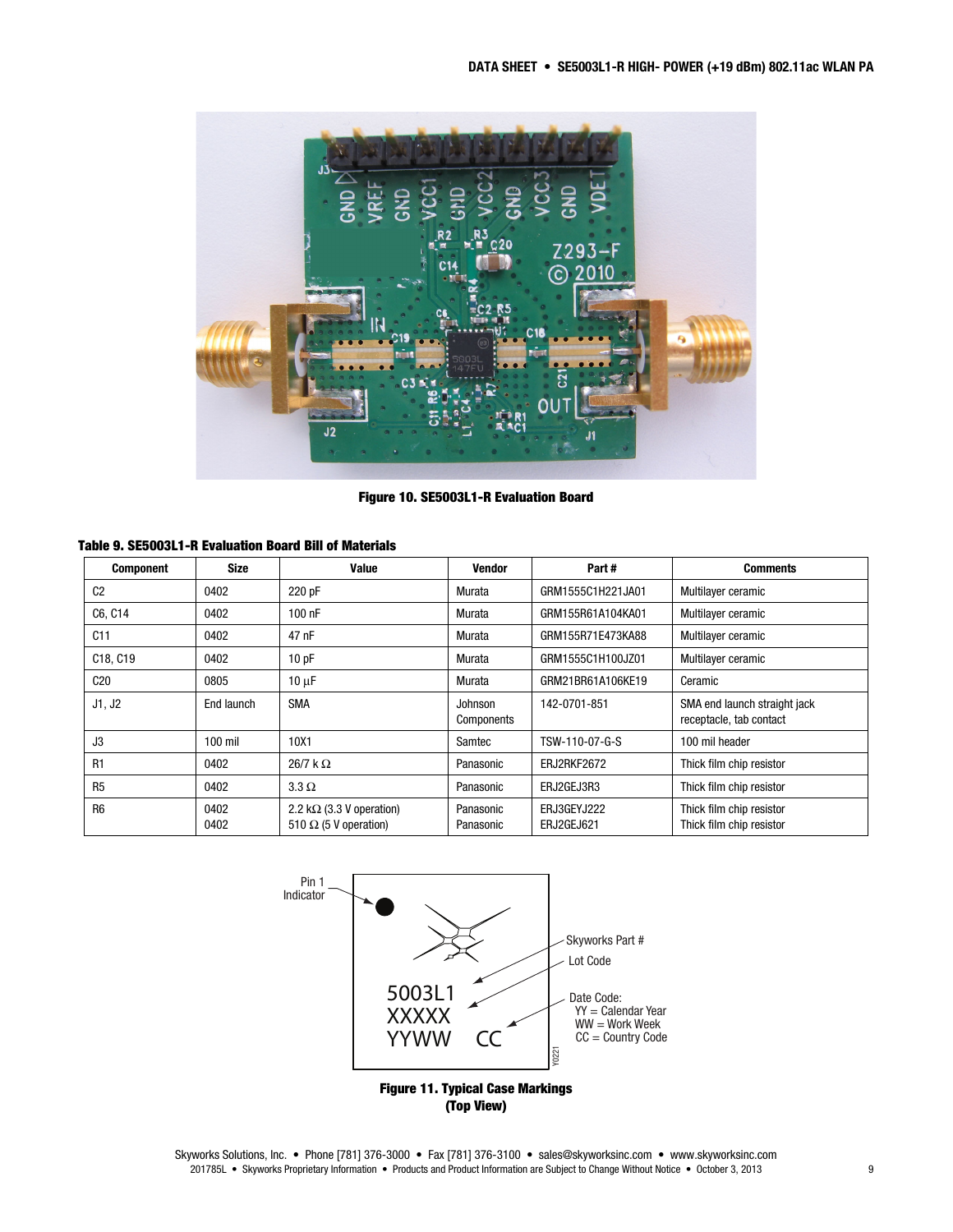

#### NOTES:

- 1. All measurements are in millimeters.
- 2. Dimensioning and tolerancing according to ASME Y14.5M-1994.
- 3. Unless specified, dimensions are symmetrical about center lines.
- 4. Via hole recommendations: 0.025 mm Cu via wall plating (minimum), via holes to be filled with conductive paste and plated over.
- 5. Stencil recommendations: 0.125 mm stencil thickness, laser cut apertures trapezoidal walls, and rounded corners offer better paste release. Y0222

#### **Figure 12. PCB Layout Footprint for the SE5003L1-R**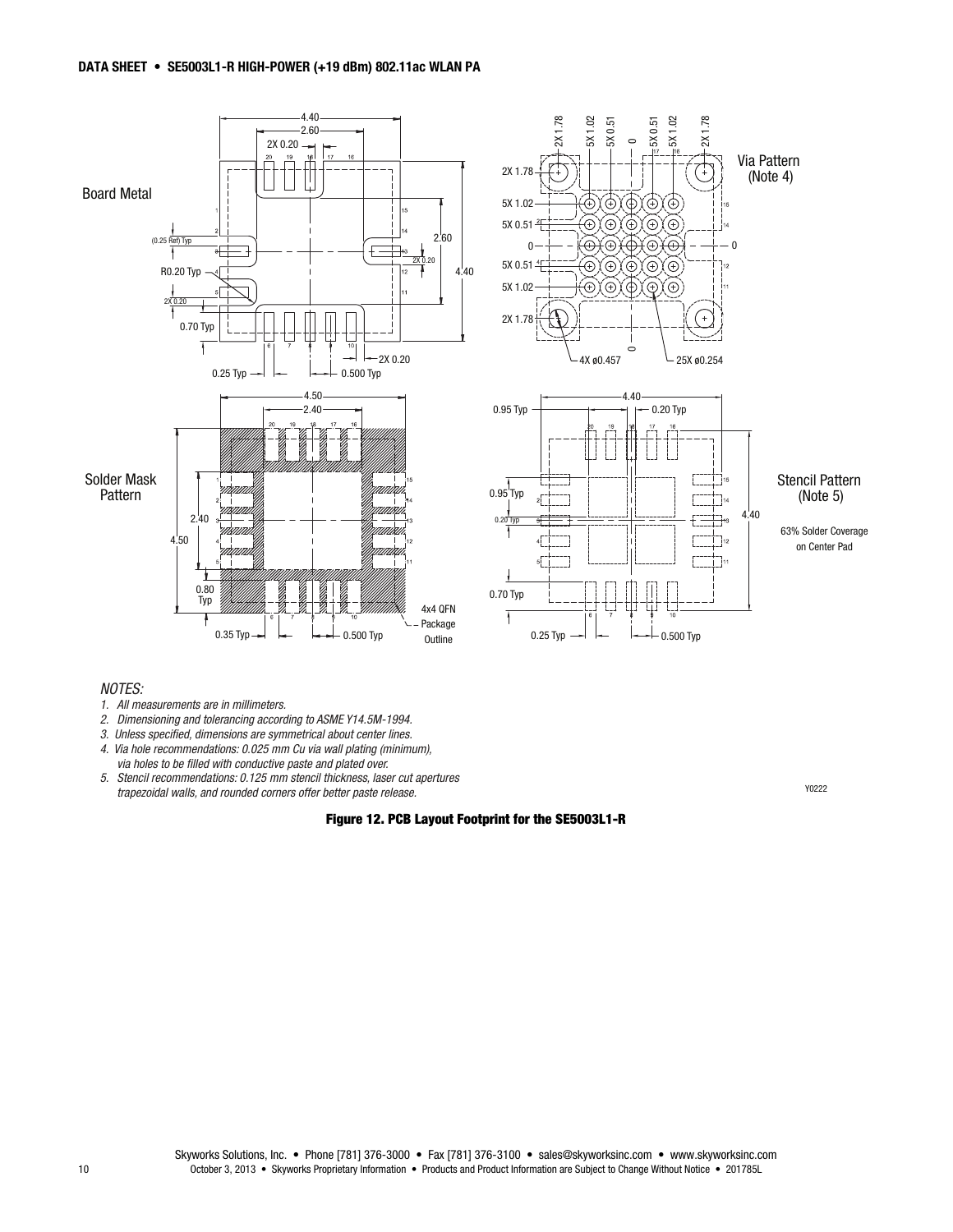

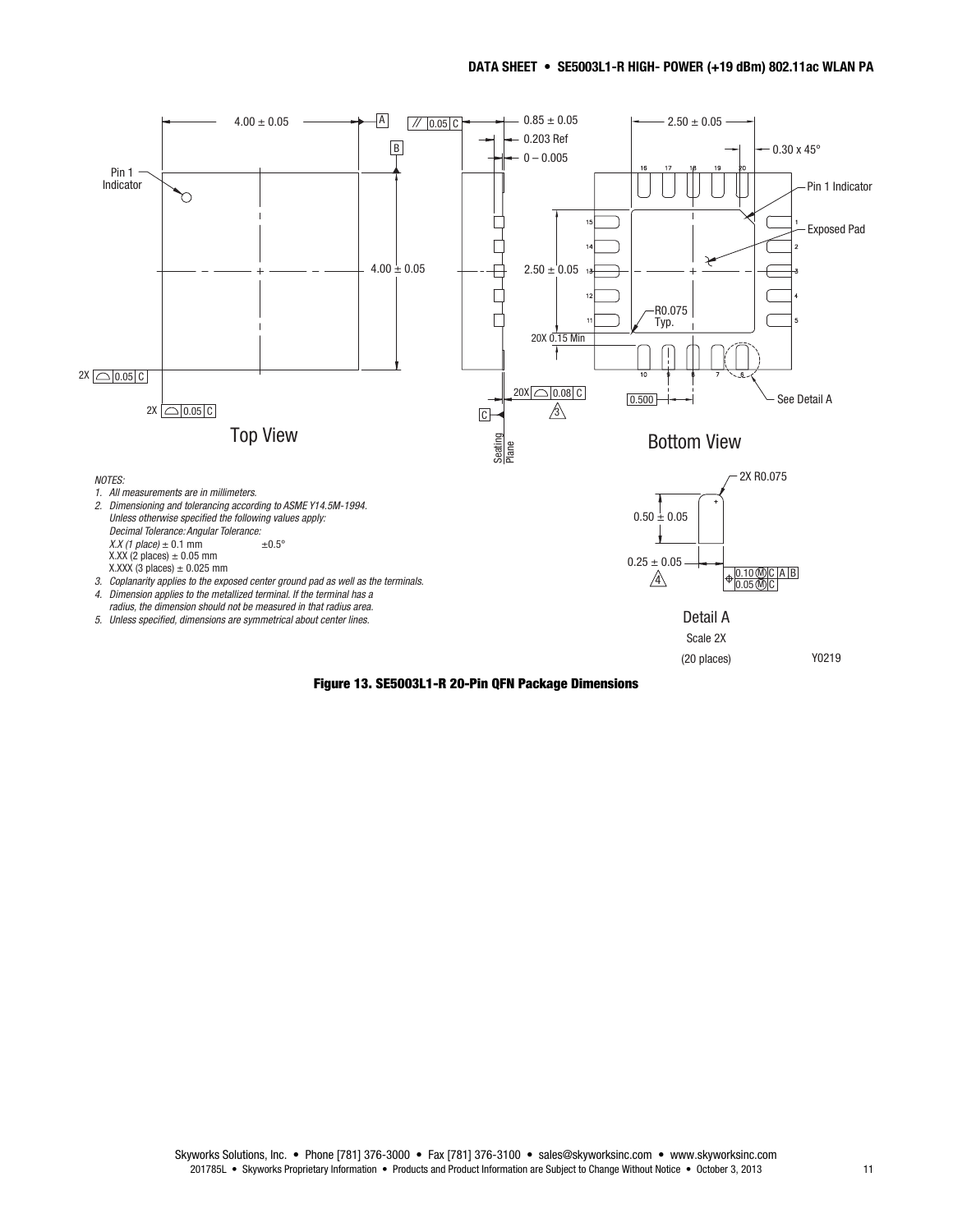

#### **Figure 14. SE5003L1-R 20-Pin QFN Tape and Reel Dimensions**

Skyworks Solutions, Inc. • Phone [781] 376-3000 • Fax [781] 376-3100 • sales@skyworksinc.com • www.skyworksinc.com 12 October 3, 2013 • Skyworks Proprietary Information • Products and Product Information are Subject to Change Without Notice • 201785L